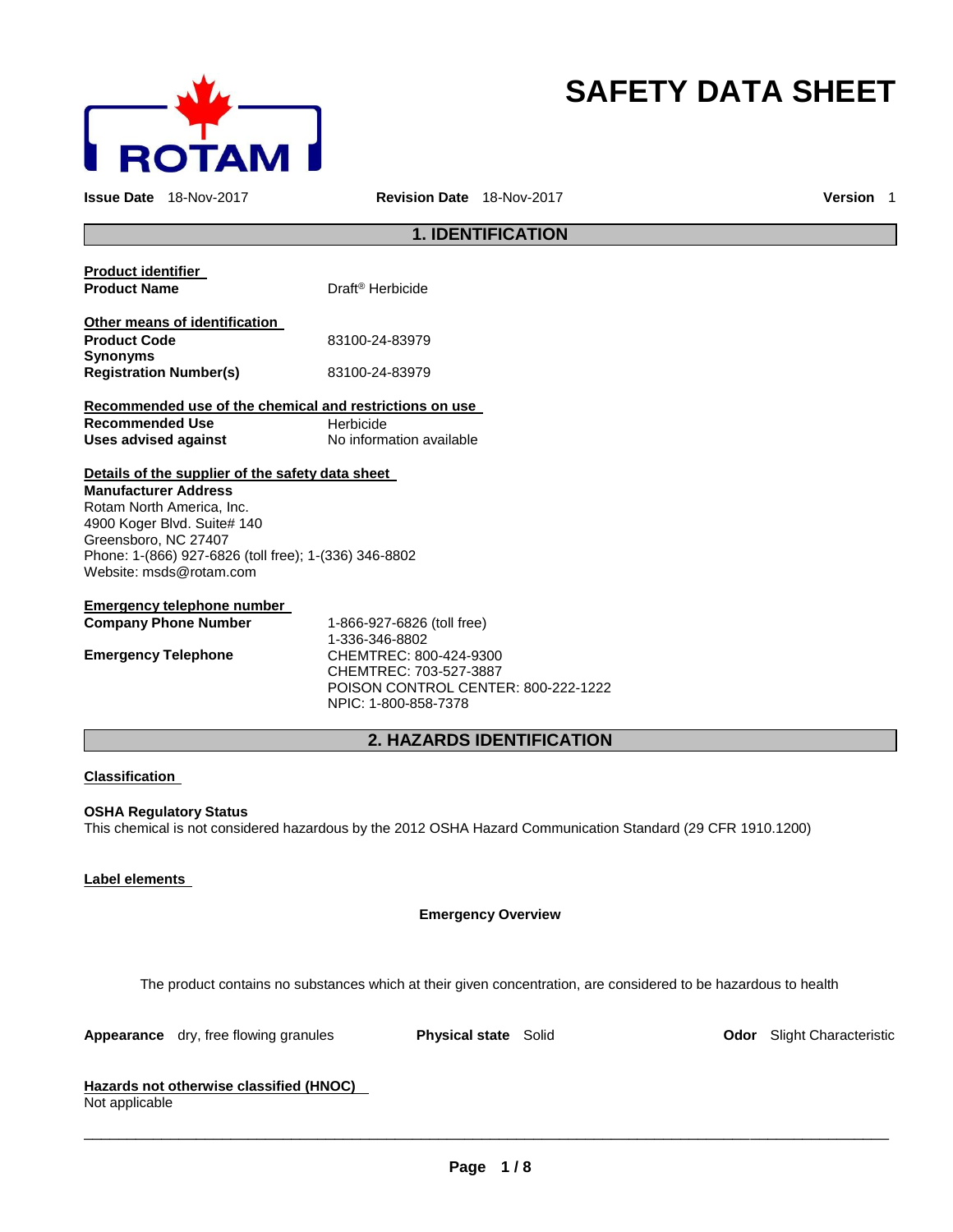### **Other Information**

Mild eye irritation. Repeated or prolonged contact may cause allergic reactions in very susceptible persons. Very toxic to aquatic life with long lasting effects.

\_\_\_\_\_\_\_\_\_\_\_\_\_\_\_\_\_\_\_\_\_\_\_\_\_\_\_\_\_\_\_\_\_\_\_\_\_\_\_\_\_\_\_\_\_\_\_\_\_\_\_\_\_\_\_\_\_\_\_\_\_\_\_\_\_\_\_\_\_\_\_\_\_\_\_\_\_\_\_\_\_\_\_\_\_\_\_\_\_\_\_\_\_

### **Unknown acute toxicity**

9% of the mixture consists of ingredient(s) of unknown toxicity

# **3. COMPOSITION/INFORMATION ON INGREDIENTS**

### **Substance**

Not applicable

## **Mixture**

| <b>Chemical Name</b>  | <b>CAS No</b> | Weight-%  |
|-----------------------|---------------|-----------|
| Thifensulfuron-methyl | 79277-27-3    | 50        |
| Tribenuron methyl     | 101200-48-0   | 25        |
| Other ingredients *   | Proprietary   | $10 - 30$ |
| Talc *                | 14807-96-6    | $5 - 10$  |

\*The exact percentage (concentration) of composition has been withheld as a trade secret. If CAS number is "proprietary", the specific chemical identity and percentage of composition has been withheld as a trade secret.

# **4. FIRST AID MEASURES**

#### **Description of first aid measures**

| <b>General advice</b>                                       | Call a poison control center or doctor for treatment advice. Have the product containers or<br>label with you when calling a poison control center or doctor, or going for treatment.                                                                            |  |
|-------------------------------------------------------------|------------------------------------------------------------------------------------------------------------------------------------------------------------------------------------------------------------------------------------------------------------------|--|
| Eye contact                                                 | Rinse immediately with plenty of water, also under the eyelids, for at least 15 minutes.<br>Remove contact lenses, if present and easy to do. Continue rinsing. Call a poison control<br>center or doctor for treatment advice.                                  |  |
| <b>Skin contact</b>                                         | Wash off immediately with soap and plenty of water while removing all contaminated<br>clothes and shoes. Wash contaminated clothing before reuse. If skin irritation persists, call<br>a physician. Call a poison control center or doctor for treatment advice. |  |
| <b>Inhalation</b>                                           | Move victim to fresh air. If breathing is irregular or stopped, administer artificial respiration.<br>Call a physician or poison control center immediately. Call a poison control center or<br>doctor for treatment advice.                                     |  |
| Ingestion                                                   | Call a physician or poison control center immediately. Drink 1 or 2 glasses of water. Do not<br>induce vomiting without medical advice. Never give anything by mouth to an unconscious<br>person.                                                                |  |
| Self-protection of the first aider                          | Ensure that medical personnel are aware of the material(s) involved and take precautions<br>to protect themselves.                                                                                                                                               |  |
| Most important symptoms and effects, both acute and delayed |                                                                                                                                                                                                                                                                  |  |
| <b>Symptoms</b>                                             | May cause redness and tearing of the eyes.                                                                                                                                                                                                                       |  |
|                                                             | Indication of any immediate medical attention and special treatment needed                                                                                                                                                                                       |  |
| Note to physicians                                          | Treat symptomatically.                                                                                                                                                                                                                                           |  |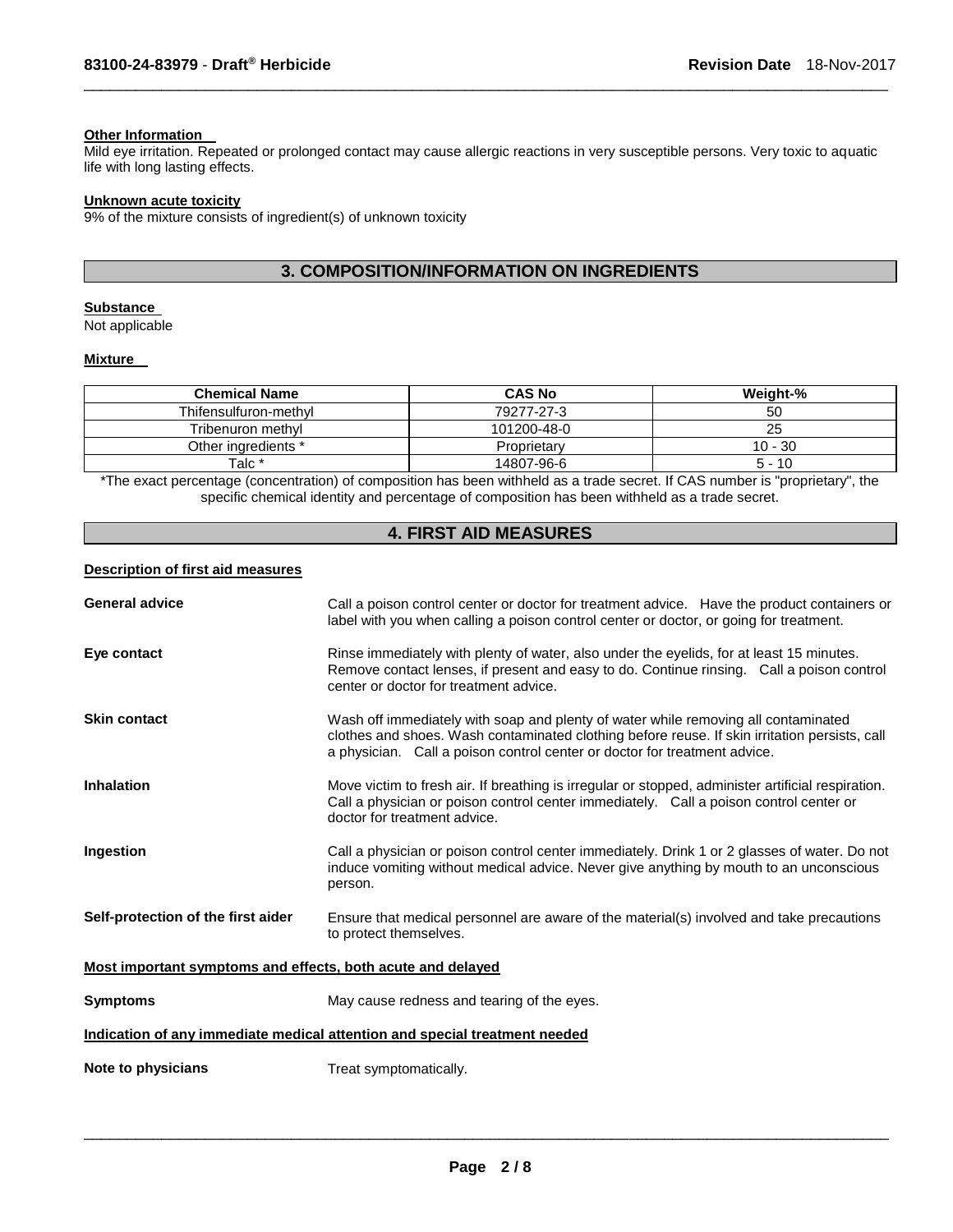# **5. FIRE-FIGHTING MEASURES**

\_\_\_\_\_\_\_\_\_\_\_\_\_\_\_\_\_\_\_\_\_\_\_\_\_\_\_\_\_\_\_\_\_\_\_\_\_\_\_\_\_\_\_\_\_\_\_\_\_\_\_\_\_\_\_\_\_\_\_\_\_\_\_\_\_\_\_\_\_\_\_\_\_\_\_\_\_\_\_\_\_\_\_\_\_\_\_\_\_\_\_\_\_

# **Suitable extinguishing media**

Dry chemical, CO2, water spray or regular foam. Move containers from fire area if you can do it without risk. Dike fire-control water for later disposal. Water spray, fog or regular foam.

**Unsuitable extinguishing media** None.

### **Specific hazards arising from the chemical**

Thermal decomposition can lead to release of irritating and toxic gases and vapors.

**Hazardous combustion products** Carbon oxides. Nitrogen oxides (NOx). Oxides of sulfur.

**Explosion data Sensitivity to Mechanical Impact** None. **Sensitivity to Static Discharge None.** 

### **Protective equipment and precautions for firefighters**

As in any fire, wear self-contained breathing apparatus pressure-demand, MSHA/NIOSH (approved or equivalent) and full protective gear. Cool containers / tanks with water spray.

# **6. ACCIDENTAL RELEASE MEASURES**

### **Personal precautions, protective equipment and emergency procedures**

| <b>Personal precautions</b>                          | Evacuate personnel to safe areas. Ensure adequate ventilation, especially in confined<br>areas. Use personal protective equipment as required. Avoid creating dust.            |  |  |
|------------------------------------------------------|--------------------------------------------------------------------------------------------------------------------------------------------------------------------------------|--|--|
| For emergency responders                             | Use personal protection recommended in Section 8. Ventilate the area.                                                                                                          |  |  |
| <b>Environmental precautions</b>                     |                                                                                                                                                                                |  |  |
| <b>Environmental precautions</b>                     | Prevent entry into waterways, sewers, basements or confined areas.                                                                                                             |  |  |
| Methods and material for containment and cleaning up |                                                                                                                                                                                |  |  |
| <b>Methods for containment</b>                       | Prevent dust cloud. Prevent further leakage or spillage if safe to do so.                                                                                                      |  |  |
| Methods for cleaning up                              | Avoid creating dust. Do not dry sweep dust. Wet dust with water before sweeping or use a<br>vacuum to collect dust. Sweep up and shovel into suitable containers for disposal. |  |  |
|                                                      |                                                                                                                                                                                |  |  |

**7. HANDLING AND STORAGE** 

| <b>Precautions for safe handling</b>                         |                                                                                                                                                                                                                                              |
|--------------------------------------------------------------|----------------------------------------------------------------------------------------------------------------------------------------------------------------------------------------------------------------------------------------------|
| Advice on safe handling                                      | Use personal protective equipment as required. Avoid contact with skin, eyes or clothing.<br>Wash contaminated clothing before reuse. Do not eat, drink or smoke when using this<br>product. Do not breathe dust/fume/gas/mist/vapors/spray. |
| Conditions for safe storage, including any incompatibilities |                                                                                                                                                                                                                                              |
| <b>Storage Conditions</b>                                    | Keep container tightly closed in a dry and well-ventilated place. Keep out of the reach of<br>children. Keep away from food, drink and animal feeding stuffs. Keep in properly labeled<br>containers.                                        |
| <b>Packaging materials</b>                                   | Do not reuse container.                                                                                                                                                                                                                      |
| Incompatible materials                                       | Strong oxidizing agents.                                                                                                                                                                                                                     |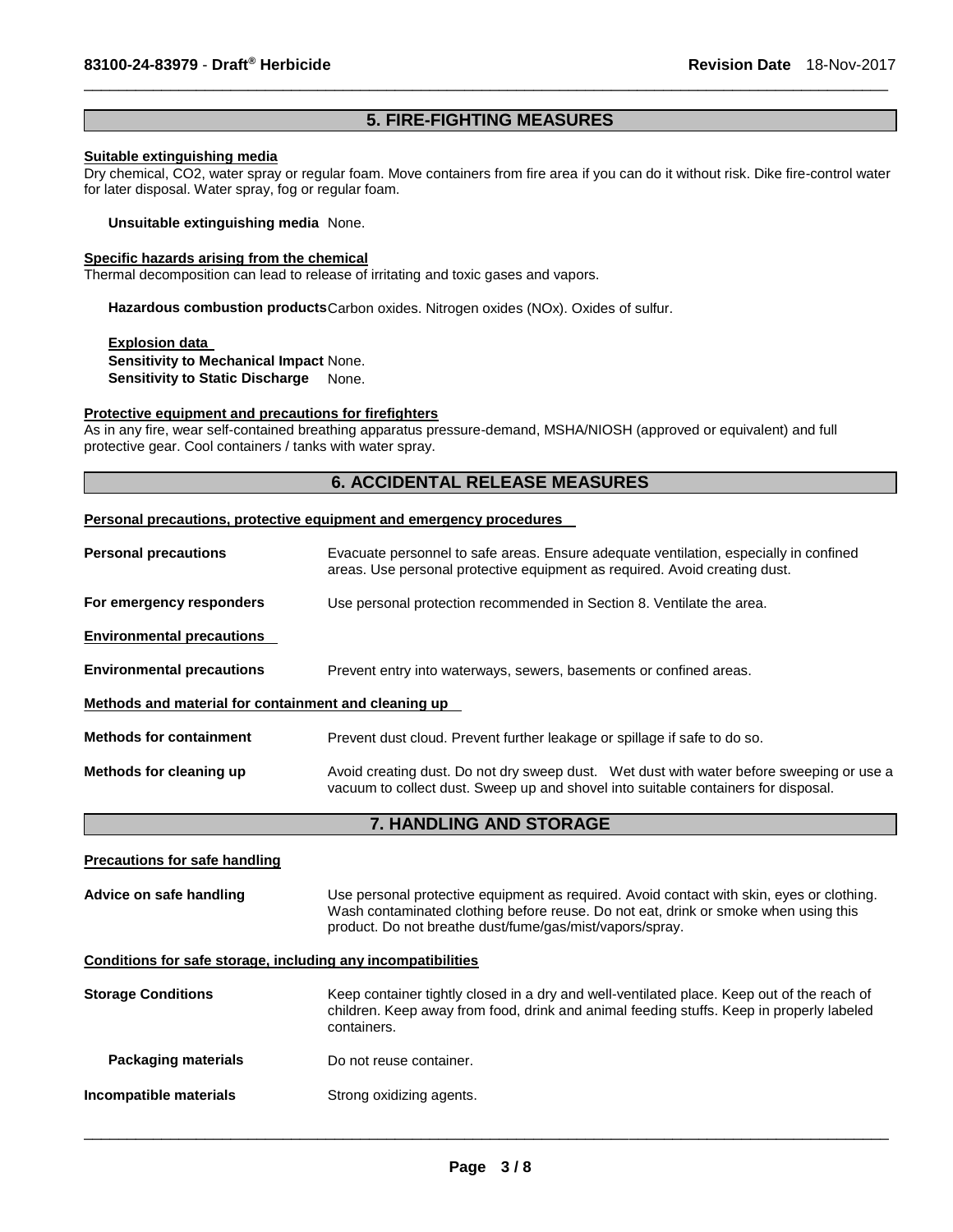# **8. EXPOSURE CONTROLS/PERSONAL PROTECTION**

\_\_\_\_\_\_\_\_\_\_\_\_\_\_\_\_\_\_\_\_\_\_\_\_\_\_\_\_\_\_\_\_\_\_\_\_\_\_\_\_\_\_\_\_\_\_\_\_\_\_\_\_\_\_\_\_\_\_\_\_\_\_\_\_\_\_\_\_\_\_\_\_\_\_\_\_\_\_\_\_\_\_\_\_\_\_\_\_\_\_\_\_\_

### **Control parameters**

| <b>Exposure Guidelines</b> |                                                                                                                         |                                                         |                                                                                                                    |
|----------------------------|-------------------------------------------------------------------------------------------------------------------------|---------------------------------------------------------|--------------------------------------------------------------------------------------------------------------------|
| <b>Chemical Name</b>       | <b>ACGIH TLV</b>                                                                                                        | <b>OSHA PEL</b>                                         | <b>NIOSH IDLH</b>                                                                                                  |
| Talc<br>14807-96-6         | TWA: $2 \text{ mq/m}^3$ particulate matter<br>containing no asbestos and <1%<br>crystalline silica, respirable fraction | TWA: 20 mppcf if 1% Quartz or<br>more, use Quartz limit | IDLH: $1000 \text{ mg/m}^3$<br>TWA: $2 \text{ mg/m}^3$ containing no<br>Asbestos and <1% Quartz<br>respirable dust |

*NIOSH IDLH Immediately Dangerous to Life or Health* 

### **Appropriate engineering controls**

**Engineering Controls** Ensure adequate ventilation, especially in confined areas. And. Showers. Eyewash stations. Ventilation systems.

### **Individual protection measures, such as personal protective equipment**

| Eye/face protection                   | Wear safety glasses with side shields (or goggles).                                                                                                                                                                                                                                                                                                                                            |  |
|---------------------------------------|------------------------------------------------------------------------------------------------------------------------------------------------------------------------------------------------------------------------------------------------------------------------------------------------------------------------------------------------------------------------------------------------|--|
| Skin and body protection              | Wear suitable protective clothing. Wear protective butyl rubber gloves. Protective shoes or<br>boots.                                                                                                                                                                                                                                                                                          |  |
| <b>Respiratory protection</b>         | Ensure adequate ventilation, especially in confined areas. If exposure limits are exceeded<br>or irritation is experienced, NIOSH/MSHA approved respiratory protection should be worn.<br>Positive-pressure supplied air respirators may be required for high airborne contaminant<br>concentrations. Respiratory protection must be provided in accordance with current local<br>regulations. |  |
| <b>General Hygiene Considerations</b> | When using do not eat, drink or smoke. Regular cleaning of equipment, work area and<br>clothing is recommended. Avoid contact with skin, eyes or clothing. Wash hands thoroughly<br>after handling. Keep away from food, drink and animal feeding stuffs. Wash contaminated<br>clothing before reuse.                                                                                          |  |

# **9. PHYSICAL AND CHEMICAL PROPERTIES**

# **Information on basic physical and chemical properties**

| <b>Physical state</b><br>Appearance<br>Color                                                                                                                                                                                                                                | Solid<br>dry, free flowing granules<br>Off-white                                                                                                                                                                | Odor<br>Odor threshold             | Slight Characteristic<br>No information available |
|-----------------------------------------------------------------------------------------------------------------------------------------------------------------------------------------------------------------------------------------------------------------------------|-----------------------------------------------------------------------------------------------------------------------------------------------------------------------------------------------------------------|------------------------------------|---------------------------------------------------|
| <b>Property</b><br>рH<br>Melting point / freezing point<br>Boiling point / boiling range<br><b>Flash point</b><br><b>Evaporation rate</b><br>Flammability (solid, gas)<br><b>Flammability Limit in Air</b><br><b>Upper flammability limit:</b><br>Lower flammability limit: | <b>Values</b><br>4.54<br>No information available<br>No information available<br>Not applicable<br>No information available<br>No information available<br>No information available<br>No information available | Remarks • Method<br>solution (1 %) |                                                   |
| Vapor pressure<br>Vapor density<br><b>Relative density</b><br><b>Water solubility</b><br>Solubility in other solvents<br><b>Partition coefficient</b><br><b>Autoignition temperature</b>                                                                                    | 0 mmHq<br>No information available<br>$0.67$ g/cm3<br>dispersible<br>No information available<br>No information available<br>No information available                                                           | @ 25 °C                            |                                                   |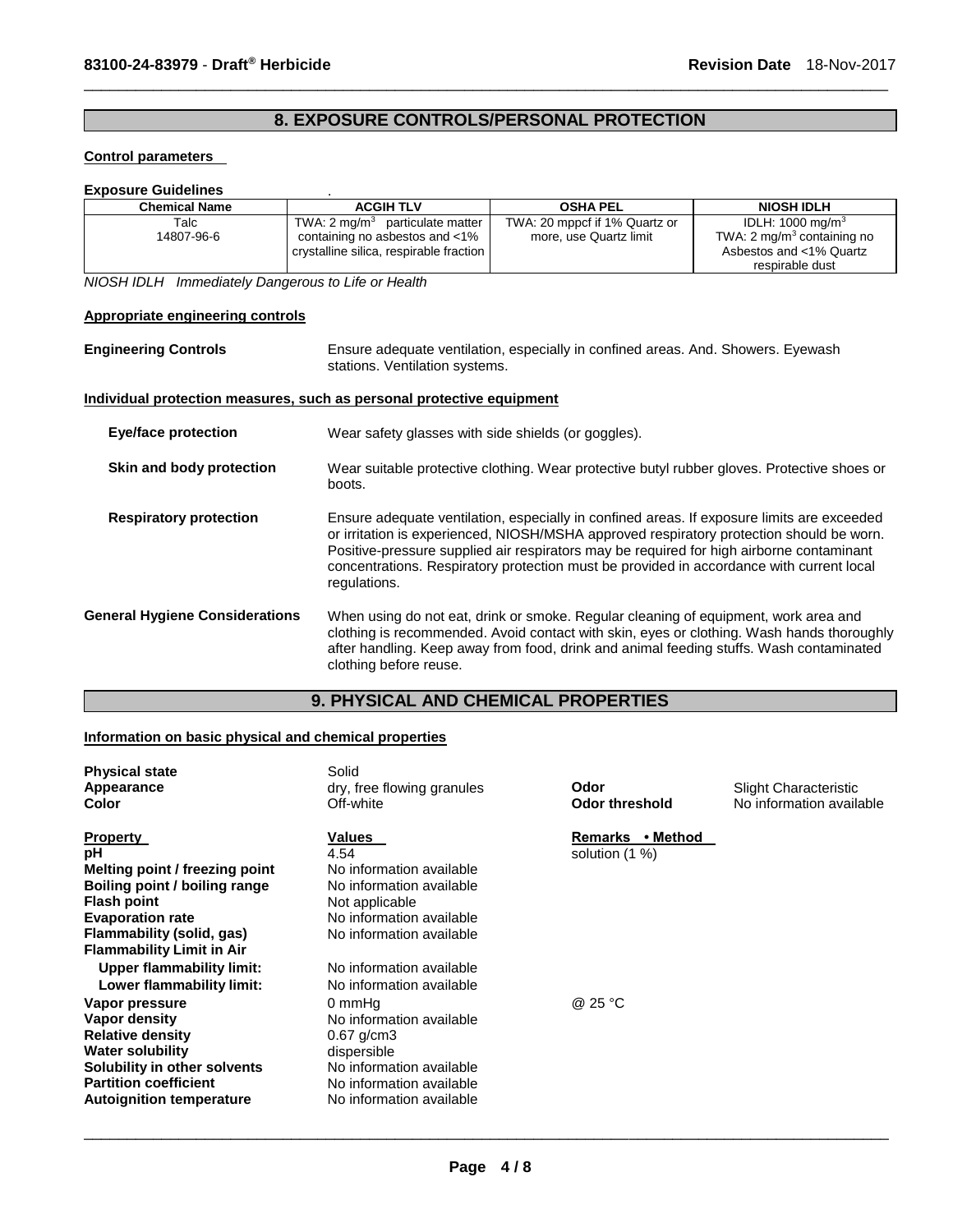**Decomposition temperature No information available**<br>**Kinematic viscosity No information available Kinematic viscosity**<br> **No information available**<br> **No information available Explosive properties Not an explosive District A** Not applicable **Oxidizing properties** 

### **Other Information**

No information available<br>Not an explosive

**Softening point 1996 CONTER INCORDITY And Softening point 1997 CONTER IN A NO information available Monderupoint CONTER INCORDITY NO information available Molecular weight <br>VOC Content (%) <br>No information available<br>No information available No information available Density Density No information available**<br> **Bulk density No information available No information available** 

# **10. STABILITY AND REACTIVITY**

\_\_\_\_\_\_\_\_\_\_\_\_\_\_\_\_\_\_\_\_\_\_\_\_\_\_\_\_\_\_\_\_\_\_\_\_\_\_\_\_\_\_\_\_\_\_\_\_\_\_\_\_\_\_\_\_\_\_\_\_\_\_\_\_\_\_\_\_\_\_\_\_\_\_\_\_\_\_\_\_\_\_\_\_\_\_\_\_\_\_\_\_\_

# **Reactivity**

No data available

### **Chemical stability** Stable under recommended storage conditions. **Possibility of Hazardous Reactions** None under normal processing. **Conditions to avoid** Elevated Temperature. Storage near to reactive materials. **Incompatible materials** Strong oxidizing agents. **Hazardous Decomposition Products** Thermal decomposition can lead to release of irritating and toxic gases and vapors. Nitrogen oxides (NOx). Carbon oxides.

# **11. TOXICOLOGICAL INFORMATION**

### **Information on likely routes of exposure**

| <b>Product Information</b> | Acute Oral LD50 (rat): >5000 mg/kg<br>Acute Dermal LD50 (rabbit): > 5000 mg/kg<br>Eye Irritation (rabbit): Not an irritant.<br>Skin Irritation (rabbit): Not an irritant.<br>Inhalation LC50 (rat): $>5$ mg/L (4 HR)<br>Skin Sensitization (guinea pig): Not a sensitizer |
|----------------------------|---------------------------------------------------------------------------------------------------------------------------------------------------------------------------------------------------------------------------------------------------------------------------|
| <b>Inhalation</b>          | Based on available data, the classification criteria are not met.                                                                                                                                                                                                         |
| Eye contact                | Based on available data, the classification criteria are not met.                                                                                                                                                                                                         |
| <b>Skin contact</b>        | Based on available data, the classification criteria are not met.                                                                                                                                                                                                         |
| <b>Ingestion</b>           | Based on available data, the classification criteria are not met.                                                                                                                                                                                                         |

| <b>Chemical Name</b>                | Oral LD50              | Dermal LD50          | <b>Inhalation LC50</b>            |
|-------------------------------------|------------------------|----------------------|-----------------------------------|
| Thifensulfuron-methyl<br>79277-27-3 | (Rat)<br>> 5 g/kg      | -                    | $> 7900 \text{ mg/m}^3$ (Rat) 4 h |
| Tribenuron methyl<br>101200-48-0    | (Rat)<br>> 5 g/kg      | (Rabbit)<br>> 2 g/kg |                                   |
| Other ingredients                   | (Rat)<br>> 10000 mg/kg |                      |                                   |

### **Information on toxicological effects**

**Symptoms May cause redness and tearing of the eyes.**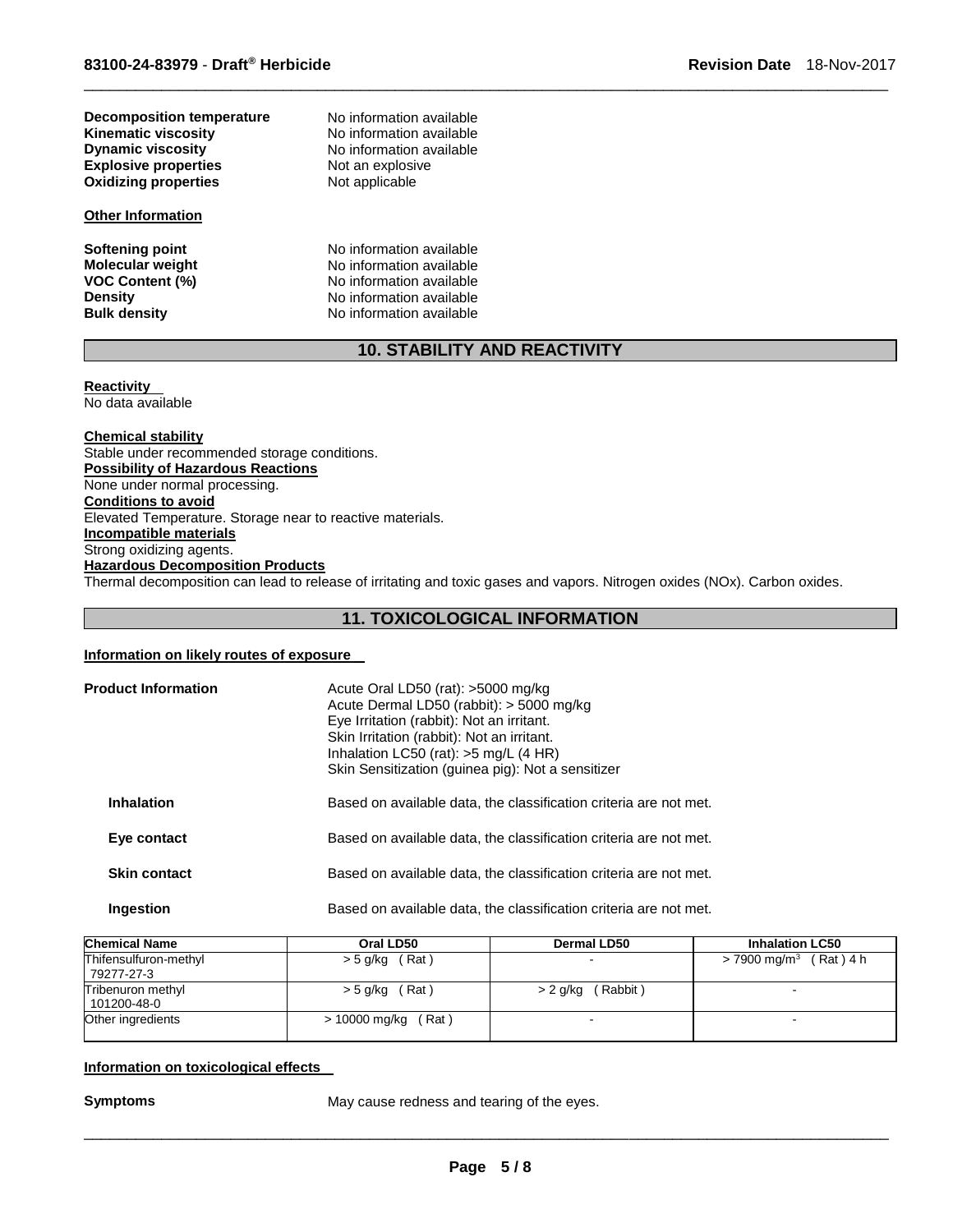#### **Delayed and immediate effects as well as chronic effects from short and long-term exposure**

| <b>Sensitization</b>                                                         |                                                                   | Based on available data, the classification criteria are not met. |  |  |  |  |  |
|------------------------------------------------------------------------------|-------------------------------------------------------------------|-------------------------------------------------------------------|--|--|--|--|--|
| Germ cell mutagenicity                                                       | Based on available data, the classification criteria are not met. |                                                                   |  |  |  |  |  |
| Carcinogenicity                                                              |                                                                   | Based on available data, the classification criteria are not met. |  |  |  |  |  |
| <b>Chemical Name</b>                                                         | <b>ACGIH</b>                                                      | <b>OSHA</b><br><b>IARC</b><br><b>NTP</b>                          |  |  |  |  |  |
| Talc                                                                         |                                                                   | Group 3                                                           |  |  |  |  |  |
| 14807-96-6                                                                   |                                                                   |                                                                   |  |  |  |  |  |
| Not classifiable as a human carcinogen                                       | <b>IARC (International Agency for Research on Cancer)</b>         |                                                                   |  |  |  |  |  |
| <b>Reproductive toxicity</b>                                                 | Based on available data, the classification criteria are not met. |                                                                   |  |  |  |  |  |
| <b>STOT - single exposure</b>                                                | Based on available data, the classification criteria are not met. |                                                                   |  |  |  |  |  |
| <b>STOT - repeated exposure</b>                                              | Based on available data, the classification criteria are not met. |                                                                   |  |  |  |  |  |
| <b>Aspiration hazard</b>                                                     | Based on available data, the classification criteria are not met. |                                                                   |  |  |  |  |  |
| Numerical measures of toxicity - Product Information                         |                                                                   |                                                                   |  |  |  |  |  |
| The following values are calculated based on chapter 3.1 of the GHS document |                                                                   |                                                                   |  |  |  |  |  |

\_\_\_\_\_\_\_\_\_\_\_\_\_\_\_\_\_\_\_\_\_\_\_\_\_\_\_\_\_\_\_\_\_\_\_\_\_\_\_\_\_\_\_\_\_\_\_\_\_\_\_\_\_\_\_\_\_\_\_\_\_\_\_\_\_\_\_\_\_\_\_\_\_\_\_\_\_\_\_\_\_\_\_\_\_\_\_\_\_\_\_\_\_

**The following values are calculated based on chapter 3.1 of the GHS document** .

| ATEmix (oral)   | 6,030.00 mg/kg |  |
|-----------------|----------------|--|
| ATEmix (dermal) | 8,008.00 mg/kg |  |

# **12. ECOLOGICAL INFORMATION**

### **Ecotoxicity**

Very toxic to aquatic life with long lasting effects

### 0 % of the mixture consists of components(s) of unknown hazards to the aquatic environment

| <b>Chemical Name</b>  | Algae/aquatic plants                  | Fish                            | <b>Crustacea</b>              |
|-----------------------|---------------------------------------|---------------------------------|-------------------------------|
| Thifensulfuron-methyl | $0.0159$ : 72 h S. capricornutum mg/L |                                 |                               |
| 79277-27-3            | EC50, 0.0013: 72 h Lemna gibba)       |                                 |                               |
|                       | mg/L EC50                             |                                 |                               |
| Other ingredients     |                                       | 3040 - 4380: 96 h Lepomis       | 2564: 48 h Daphnia magna mg/L |
|                       |                                       | macrochirus mg/L LC50 static    | EC50 630: 96 h Daphnia magna  |
|                       |                                       | 13500: 96 h Lepomis macrochirus | mg/L EC50                     |
|                       |                                       | mg/L LC50 13500 - 14500: 96 h   |                               |
|                       |                                       | Pimephales promelas mg/L LC50   |                               |
|                       |                                       | 6800: 96 h Pimephales promelas  |                               |
|                       |                                       | mg/L LC50 static                |                               |
| Talc                  |                                       | 100: 96 h Brachydanio rerio g/L |                               |
| 14807-96-6            |                                       | LC50 semi-static                |                               |

#### **Persistence and degradability**

Not readily biodegradable.

### **Bioaccumulation**

Not likely to bioaccumulate.

### **Other adverse effects**

This mixture contains no substance considered to be persistent, bioaccumulating nor toxic (PBT)

# **13. DISPOSAL CONSIDERATIONS**

| Waste treatment methods<br><b>Disposal of wastes</b> | Pesticide wastes may be acutely hazardous. Improper disposal is a violation of federal<br>law. Disposal should be in accordance with applicable regional, national and local laws and<br>regulations. Contact your State Pesticide or Environmental Control Agency, or the<br>Hazardous Waste Representative at the nearest EPA Regional Office for guidance on<br>proper disposal of waste product. |  |  |
|------------------------------------------------------|------------------------------------------------------------------------------------------------------------------------------------------------------------------------------------------------------------------------------------------------------------------------------------------------------------------------------------------------------------------------------------------------------|--|--|
| Contaminated packaging                               | Disposal should be in accordance with applicable regional, national and local laws and<br>requilations. Consult product label for additional information. Do not reuse container.                                                                                                                                                                                                                    |  |  |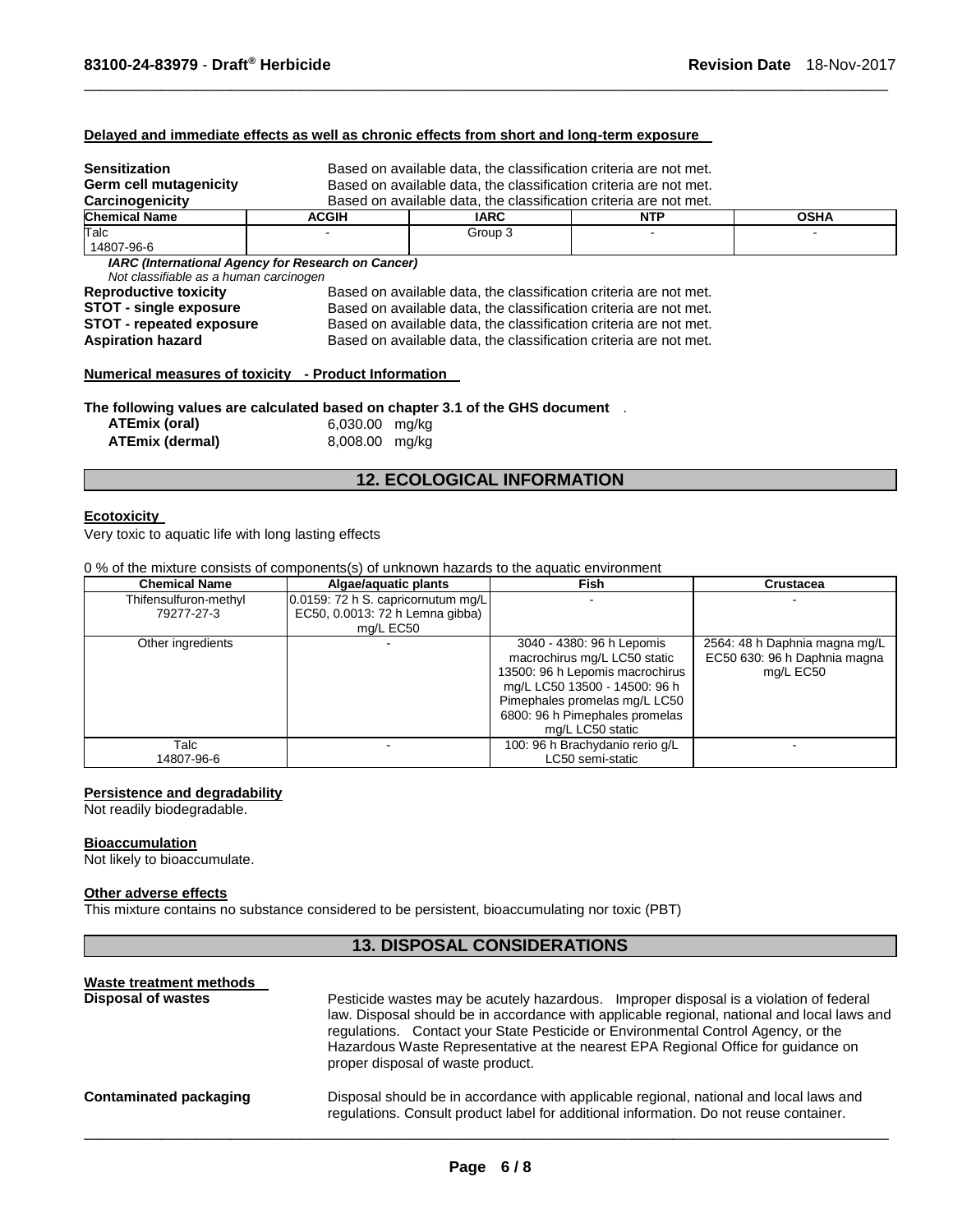| <b>14. TRANSPORT INFORMATION</b>                                                                                                                              |                                                                                                                                                                                                                                       |  |  |
|---------------------------------------------------------------------------------------------------------------------------------------------------------------|---------------------------------------------------------------------------------------------------------------------------------------------------------------------------------------------------------------------------------------|--|--|
| <u>DOT</u>                                                                                                                                                    | Not regulated                                                                                                                                                                                                                         |  |  |
| <u>TDG</u>                                                                                                                                                    | Not regulated                                                                                                                                                                                                                         |  |  |
| IATA<br>UN/ID no<br>Proper shipping name<br><b>Hazard Class</b><br><b>Packing Group</b><br><b>ERG Code</b><br><b>Special Provisions</b><br><b>Description</b> | <b>UN3077</b><br>Environmentally hazardous substance, solid, n.o.s.<br>9<br>III<br>9L<br>A158, A179, A97, A197<br>UN3077, Environmentally hazardous substance, solid, n.o.s. (Thifensulfuron-methyl,<br>Tribenuron-methyl), 9, III    |  |  |
| <b>IMDG</b><br>UN/ID no<br>Proper shipping name<br><b>Hazard Class</b><br><b>Packing Group</b><br>EmS-No<br><b>Special Provisions</b><br><b>Description</b>   | <b>UN3077</b><br>Environmentally hazardous substance, solid, n.o.s.<br>9<br>Ш<br>$F-A, S-F$<br>274, 335, 966, 967<br>UN3077, Environmentally hazardous substance, solid, n.o.s. (Thifensulfuron-methyl,<br>Tribenuron-methyl), 9, III |  |  |

\_\_\_\_\_\_\_\_\_\_\_\_\_\_\_\_\_\_\_\_\_\_\_\_\_\_\_\_\_\_\_\_\_\_\_\_\_\_\_\_\_\_\_\_\_\_\_\_\_\_\_\_\_\_\_\_\_\_\_\_\_\_\_\_\_\_\_\_\_\_\_\_\_\_\_\_\_\_\_\_\_\_\_\_\_\_\_\_\_\_\_\_\_

# **15. REGULATORY INFORMATION**

| International Inventories |          |
|---------------------------|----------|
| <b>TSCA</b>               | Complies |
| <b>DSL/NDSL</b>           | Complies |
| <b>EINECS/ELINCS</b>      | Complies |
| <b>IECSC</b>              | Complies |
| <b>KECL</b>               | Complies |
| <b>PICCS</b>              | Complies |
| <b>AICS</b>               | Complies |
|                           |          |

**Legend:** 

**TSCA** - United States Toxic Substances Control Act Section 8(b) Inventory **DSL/NDSL** - Canadian Domestic Substances List/Non-Domestic Substances List **EINECS/ELINCS** - European Inventory of Existing Chemical Substances/European List of Notified Chemical Substances **ENCS** - Japan Existing and New Chemical Substances **IECSC** - China Inventory of Existing Chemical Substances **KECL** - Korean Existing and Evaluated Chemical Substances **PICCS** - Philippines Inventory of Chemicals and Chemical Substances

**AICS** - Australian Inventory of Chemical Substances

## **US Federal Regulations**

### **SARA 313**

Section 313 of Title III of the Superfund Amendments and Reauthorization Act of 1986 (SARA). This product contains a chemical or chemicals which are subject to the reporting requirements of the Act and Title 40 of the Code of Federal Regulations, Part 372

| <b>Chemical Name</b>                                                                                        | <b>SARA 313 - Threshold Values %</b> |
|-------------------------------------------------------------------------------------------------------------|--------------------------------------|
| Tribenuron methyl - 101200-48-0                                                                             | 1.0                                  |
| <b>SARA 311/312 Hazard Categories</b><br>Acute health hazard<br><b>Chronic Health Hazard</b><br>Fire hazard | Yes<br>No<br>No                      |